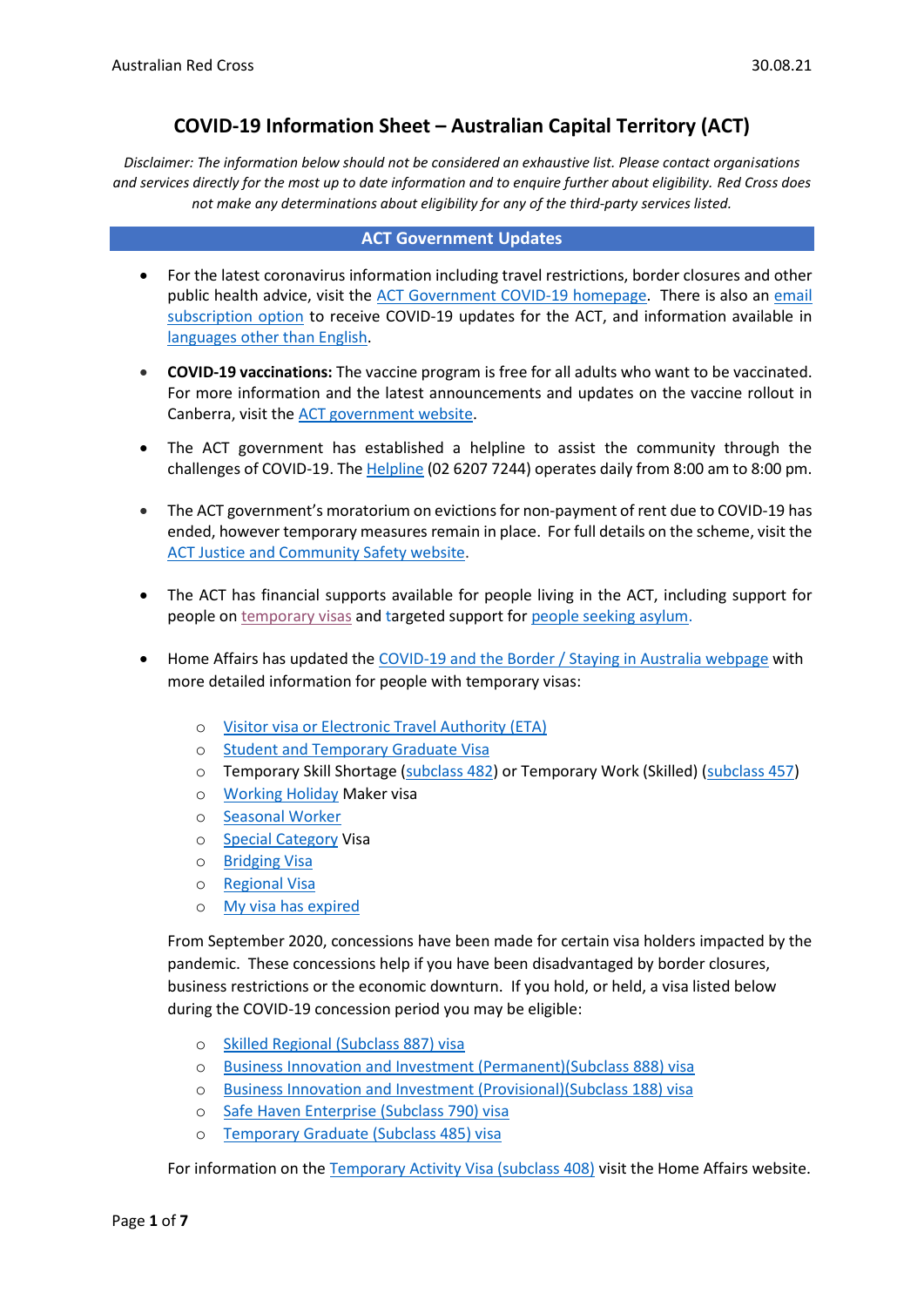### **How to stay COVID safe**

• With the relaxing of restrictions, and opening of state and some international borders, Australian governments are encouraging everyone to remain COVID safe.

#### **Physical distancing**

- $\circ$  When and where possible, remain 1.5 metres away from other people.
- o Avoid physical greetings such as handshaking, hugs and kisses.
- o Take extra care if you are using [public transport.](https://www.infrastructure.gov.au/transport/files/covid19_public_transport_principles_29052020.pdf)
- o Avoid crowds and large public gatherings.
- o Wear a mask when in public.

#### **Workplaces & schools**

- o Follow the recommended government [health and hygiene advice.](https://www.health.gov.au/news/health-alerts/novel-coronavirus-2019-ncov-health-alert/how-to-protect-yourself-and-others-from-coronavirus-covid-19/good-hygiene-for-coronavirus-covid-19)
- o Avoid non-essential face to face meetings.
- o Provide alcohol-based hand rub for all staff.
- o Eat lunch at your desk or outside rather than in the lunchroom.
- o Regularly clean and disinfect surfaces that many people touch
- o Open windows or adjust air conditioning for more ventilation
- o Stay at home if you are feeling unwell.

### **Employment & Work Rights**

#### • **Temporary relaxation of working hours for student visa holders**

Due to exceptional circumstances during the COVID-19 pandemic and the need to ensure the supply of critical services, the [Department of Home Affairs and Australian Border Force](https://immi.homeaffairs.gov.au/visas/getting-a-visa/visa-listing/student-500/temporary-relaxation-of-working-hours-for-student-visa-holders) will take a flexible approach to student visa holders working beyond their usual work limitations, but only in the sectors below.

You can work more than 40 hours a fortnight if you are employed:

- o by an aged care Approved Provider or Commonwealth-funded aged care service provider with a RACS ID or a NAPS ID, before 8 September 2020
- o by a registered National Disability Insurance Scheme (NDIS) provider before 23 April 2020
- $\circ$  enrolled in a health care related course and you are supporting the health effort against COVID-19, as directed by health officials
- o in the agriculture sector
- o in the tourism and hospitality sector
- $\circ$  in a supermarket, or associated distribution facility, located in an area impacted by COVID-19 lockdown restrictions for the duration of the lockdown.
- From 01 May 2021, if you relocate to take up ongoing work, including an apprenticeship, for more than 20 hours a week for more than six months, you may be eligible to receive up to:
	- $\circ$  \$3,000 if you relocate to a capital city\*
	- o \$6,000 if you relocate to a regional area
	- o An extra \$3,000 if you relocate with a dependent.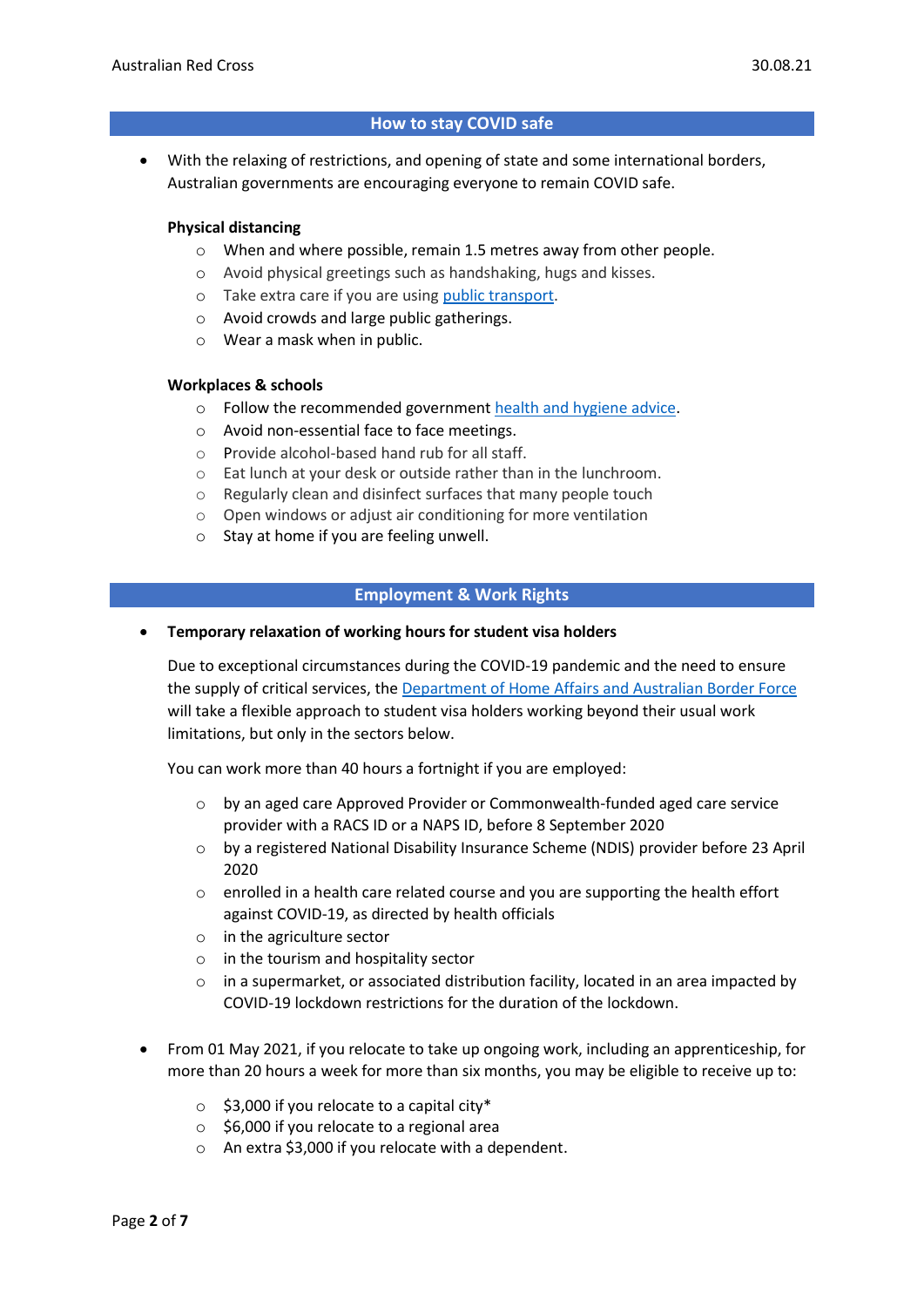For more information on Relocation Assistance, visit the Australian Government's Department of Education, Skills & Employmen[t website here.](https://www.dese.gov.au/rattuaj)

All workers in Australia have the same rights and protections at work, regardless of citizenship or visa status. Your employer must comply with Australian workplace and immigration laws, including their obligation to:

- Pay you the right pay rate for all time worked
- Provide a safe workplace.
- For information on [working](https://immi.homeaffairs.gov.au/visas/getting-a-visa/visa-listing/student-500/temporary-relaxation-of-working-hours-for-student-visa-holders) in Australia visit the [Home Affairs website.](https://immi.homeaffairs.gov.au/visas/working-in-australia)

The Fair Work [Ombudsman](https://www.fairwork.gov.au/) provides education, assistance, advice and guidance to employers and employees, and can inquire into and investigate breaches of the Fair Work Act.

### **Food and/or Emergency Relief**

- [AskIzzy](https://askizzy.org.au/) is a national database with links to supports including housing, food and clothing, health services, financial support, family violence assistance, and much more.
- The National Debt Helpline provides free financial advice, and [the NDH website](https://ndh.org.au/) has information on topics such as rent, utilities and emergency financial assistance. The NDH is open Monday to Friday from 9:30am – 4:30pm, on 1800 007 007.
- [Community Info Hub](https://www.volunteeringact.org.au/community-info-hub/) (Volunteering ACT) has a list of organisations offering free meals, laundry & showers. [You can access the list here.](https://www.volunteeringact.org.au/wp-content/uploads/2021/01/Free-Meal-Emergency-Relief-and-Accommodation-Guide.pdf)
	- o Anglicare [St John's Care](https://www.stjohnscanberra.org/st-johns-care), Reid ACT Opening Hours: 9.30am-2.00pm Monday to Friday 45 Constitution Avenue, Reid, phone (02) 6248 7771
	- o Anglicare [Gordon Community Centre,](https://www.anglicare.com.au/services/mission-community-engagement/survive-and-thrive/gordon/) ACT Opening Hours 10.00am-1.00pm – Monday (closed on public holidays) 10.00am-1.00pm and 2.00pm-4.00pm – Tuesday, Wednesday and Friday 110 Lewis Luxton Ave, Gordon, ACT 2906 (Opposite Gordon IGA) (02) 6284 7003
	- o [St Vincent de Paul Society Canberra-Goulburn](https://www.vinnies.org.au/page/Contacts/ACT/) (Vinnies) 15 Denison Street Deakin, phone (02) 6282 2722 [info@svdp-cg.org.au](mailto:info@svdp-cg.org.au)
	- o Missionworx Griffin Centre, 20 Genge Street, phone (02) 6230 6601 Food assistance, by appointment only
	- o Uniting Church and Community Centre 108 The Valley Avenue, Gungahlin
	- o Capital Healing Rooms Inc Unit 1, 169 Newcastle Street, Fyshwick, phone (02) 6162 1977 (*by appointment only*)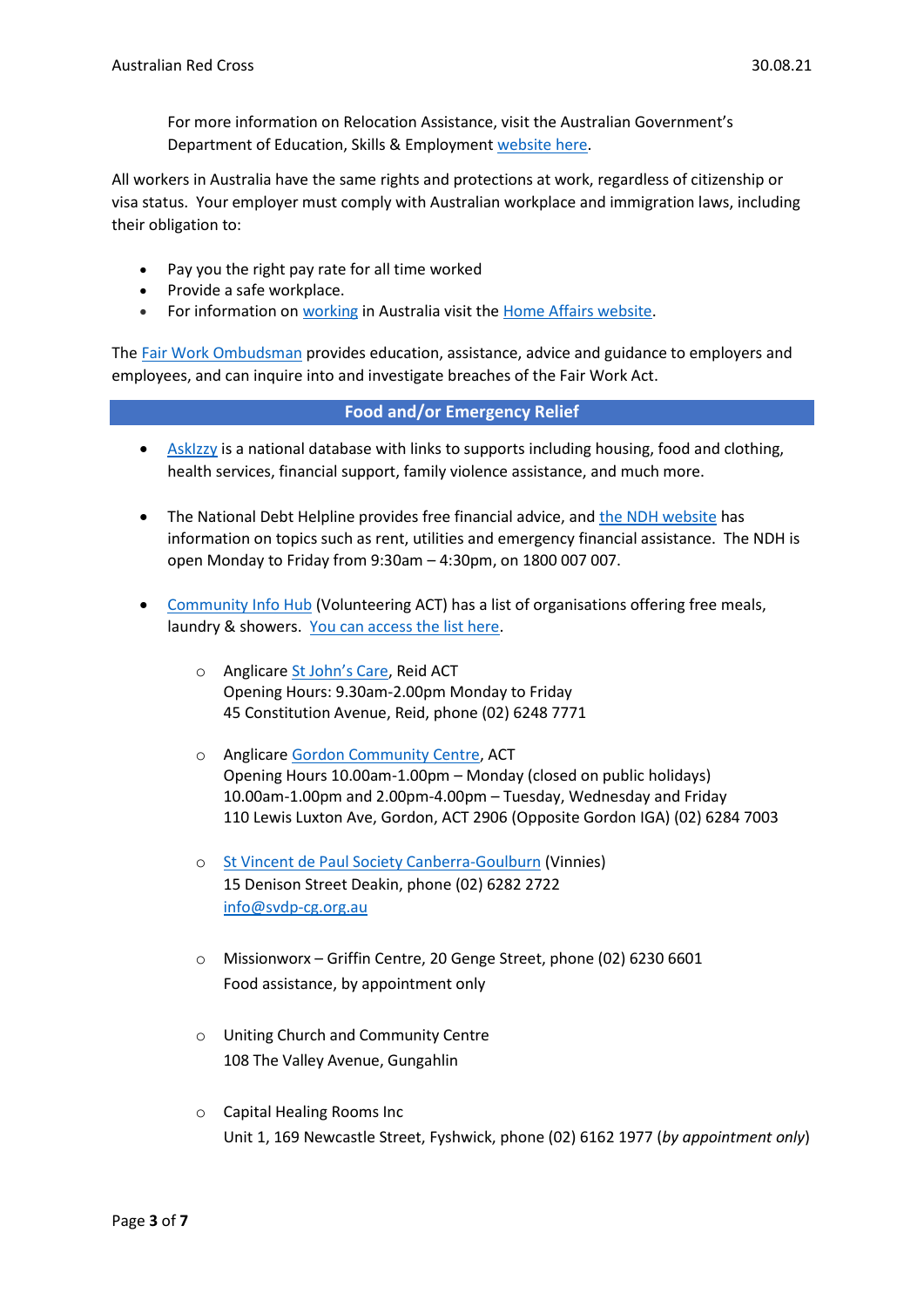- o High Street Church, 49 High Street, Queanbeyan Ph: (02) 6297 3472 on Tue, Wed, Fri between 9:30 and 14:30 (*by appointment only*)
- o Uniting Care Kippax Corner Luke Street & Hardwick Crescent, Holt, phone (02) 6254 1733
- o Church of Christ 2 Marrawah Street, Lyons Mondays, 13:30 – 14:30
- o Woden Community Services 26 Corinna Street, Woden The Little Pantry, *Thur* 9:30-10:00

### **Rent and Utilities**

• The ACT government's moratorium on evictions for non-payment of rent due to COVID-19 has ended, however temporary measures remain in place. For full details on the scheme, visit the [ACT Justice and Community Safety website.](https://www.justice.act.gov.au/safer-communities/protection-rights/information-tenants-and-occupants-impacted-covid-19)

### Legal Aid ACT – [Tenancy Advice Service ACT](http://www.legalaidact.org.au/tasact) (TAS):

- ACT Tenancy Advice Line
	- $\circ$  The tenancy advice line is a free, confidential phone service that connects you to a paralegal who can offer legal advice and assistance on a range of tenancy matters.
	- o **Tenancy Advice Service phone number:** [1300 402 512](tel:1300402512)
	- o **Email:** [TAS@legalaidact.org.au](mailto:TAS@legalaidact.org.au)
	- $\circ$  Tenancy Advice Live Chat For those who are unable to contact us on our phone line service, but would still like to discuss their issue, we have an online live chat service that will connect you to our staff.<https://tawk.to/tasact>

[Summary of changes for tenants and occupants-](https://www.justice.act.gov.au/safer-communities/protection-rights/information-tenants-and-occupants) COVID19

# **ACT Civil & Administrative Tribunal (ACAT) Resources:**

- [Problems Paying Your Utility Bills?](https://www.acat.act.gov.au/case-types/energy-and-water-cases#Problems-paying-your-utility-bills)
- [Pamphlet about Hardship Assistance](https://www.acat.act.gov.au/__data/assets/pdf_file/0004/1365889/energy-and-water-hardship-assistance-pamphlet.pdfpamphlet%20about%20hardship%20assistance%20%5b)

Hardship programs and financial difficulties in ACT

- Find information from:
	- o [Care Financial Counselling](http://www.carefcs.org/financial-counselling-service.html)
	- o [Salvation Army Financial Counselling](https://www.salvationarmy.org.au/need-help/financial-assistance/financial-counselling)
	- o [No Interest Loan Scheme \(NILS\)](http://www.carefcs.org/no-interest-loan-scheme.html)
	- o [ACT Government Utilities Concession Information](https://www.assistance.act.gov.au/adult/utilities/energy_concession)
	- o [Australian Energy Regulator](https://www.aer.gov.au/consumers/my-energy-bill/experiencing-trouble-paying-your-energy-bills)
- Find major retailer hardship program information at:
	- o [ActewAGL Retail Staying Connected](https://www.actewagl.com.au/stayingconnected)
	- o [Origin Energy Power On](https://www.originenergy.com.au/for-home/electricity-and-gas/billing-payments/financial-support.html)
	- o [Energy Australia EnergyAssist](https://www.energyaustralia.com.au/home/bills-and-accounts/hardship-policy/financial-difficulties)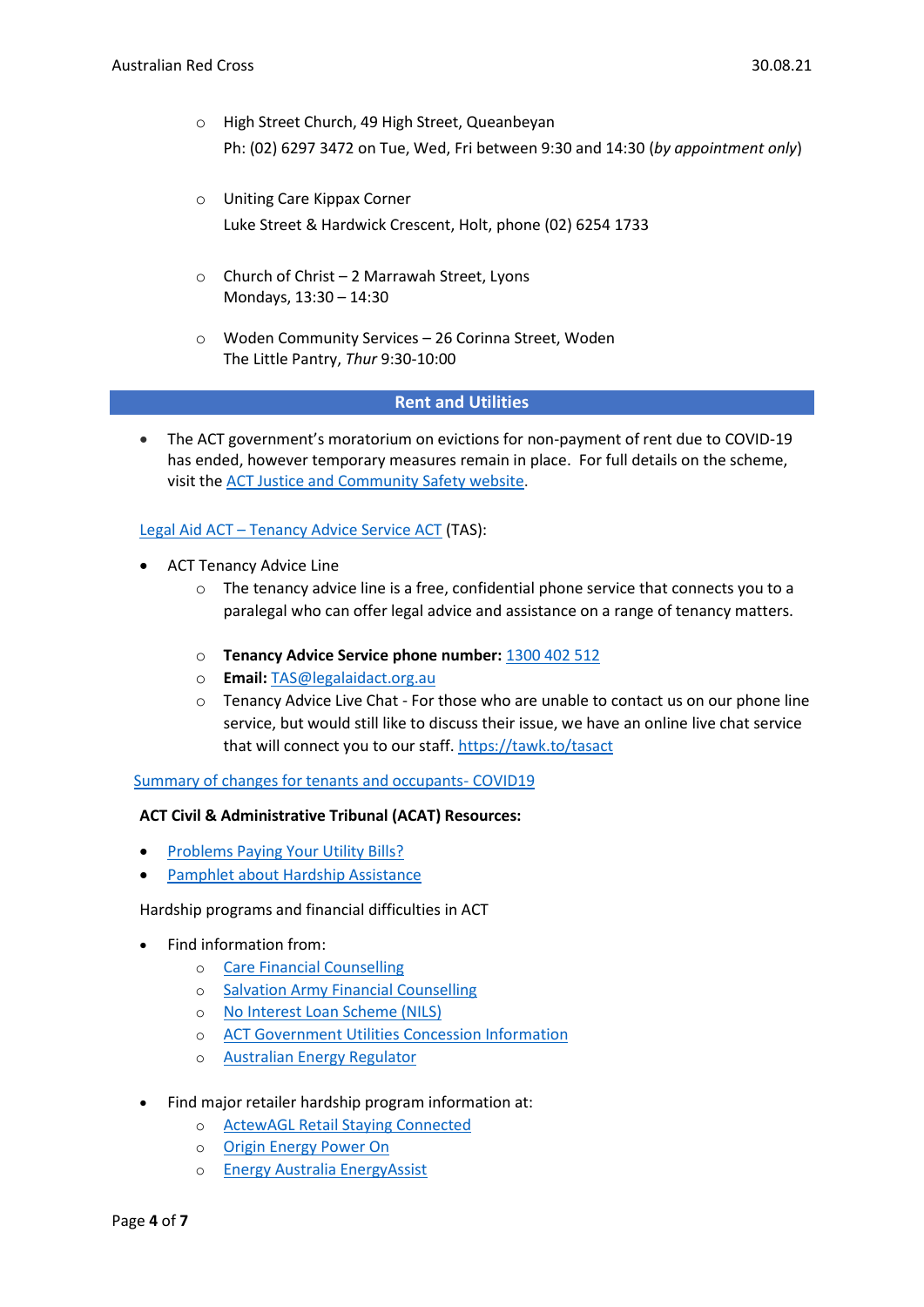[Care and Financial Counselling Service](https://www.carefcs.org/) provides financial counselling support that may be of assistance to individuals who are struggling to pay rent or utilities.

### **Housing / Homelessness**

- [Onelink](https://www.onelink.org.au/) provides information about and connection to crisis accommodation and other support services for people who are experiencing or at risk of homelessness, 1800 176 468
- [Catholic](https://catholiccare.cg.org.au/service/homelessness/) Care provide specialist homelessness services in Canberra and surrounding regions.
- [Migrant and Refugee Settlement Services \(MARSS\) Australia Incorporated](https://www.marss.org.au/homelessness-service) is a homelessness service for people seeking asylum and families with uncertain immigration status. Phone: (02) 6248 8577 / Email[: info@marss.org.au](mailto:info@marss.org.au)
- [Supportive Tenancy Service](https://www.bcsact.com.au/programs-and-services/supportive-tenancy-service) provides outreach support to people in housing stress, or who may be at risk of homelessness, regardless of the reason for their circumstances.

### **Health and Medical Care**

- COVID-19 [access to medical care.](https://www.cmtedd.act.gov.au/open_government/inform/act_government_media_releases/rachel-stephen-smith-mla-media-releases/2020/support-for-medicare-ineligible-patients-during-covid-19) The ACT Government has announced that during the COVID-19 pandemic, Medicare ineligible people requiring testing, treatment or other public health supports related to COVID-19 will have free access to medical care. This includes pathology, diagnostic, pharmaceutical and outpatient care in the ACT public health system.
- People seeking asylum are entitled to full medical care including pathology, diagnostic, pharmaceutical, and outpatient services in the ACT's public hospitals without being billed. See: <https://www.health.act.gov.au/search?search=asylum%20seeker>
- People seeking asylum have the same access as Health Care Card holders, to public dental and community health services, with the possibility of incurring a cost. See: <https://www.companionhouse.org.au/asylum-seekers/>
- [Companion House Assisting Survivors of Torture and](https://www.companionhouse.org.au/) Trauma. In addition to counselling, Companion House provides general practice and primary health services for refugees. The service is also available to asylum seekers with complex needs. Phone: 02 6251 4550
- The [Refugee Health Guide](https://refugeehealthguide.org.au/referrals/) includes programs staffed by refugee nurses, doctors and other specialists that operate nationally, providing specialised mental and primary health care and service coordination to refugees and people seeking asylum. Information on referral pathways in ACT is foun[d here.](https://refugeehealthguide.org.au/referrals/australian-capital-territory/)
- [Reciprocal Health Care Agreements:](https://www.servicesaustralia.gov.au/individuals/services/medicare/reciprocal-health-care-agreements) Agreements with 11 countries that covers the cost of medically necessary care for visitors in Australia. Those visiting Australia from the following countries may be eligible for medical care under Medicare while in Australia, information for each country is available [here.](https://www.servicesaustralia.gov.au/individuals/services/medicare/reciprocal-health-care-agreements/when-you-visit-australia)
- To support older people from culturally diverse backgrounds, the Australian Department of Health has funded the Multilingual Older Persons COVID-19 Support Line. The support line will run for six months from 10 February 2021 until 31 July 2021 will be offered in the following six languages – Arabic, Cantonese, Mandarin, Greek, Italian & Vietnamese. For more information visit the [PICAC Alliance website.](http://www.picacalliance.org/multilingual-older-persons-covid-19-support-line/)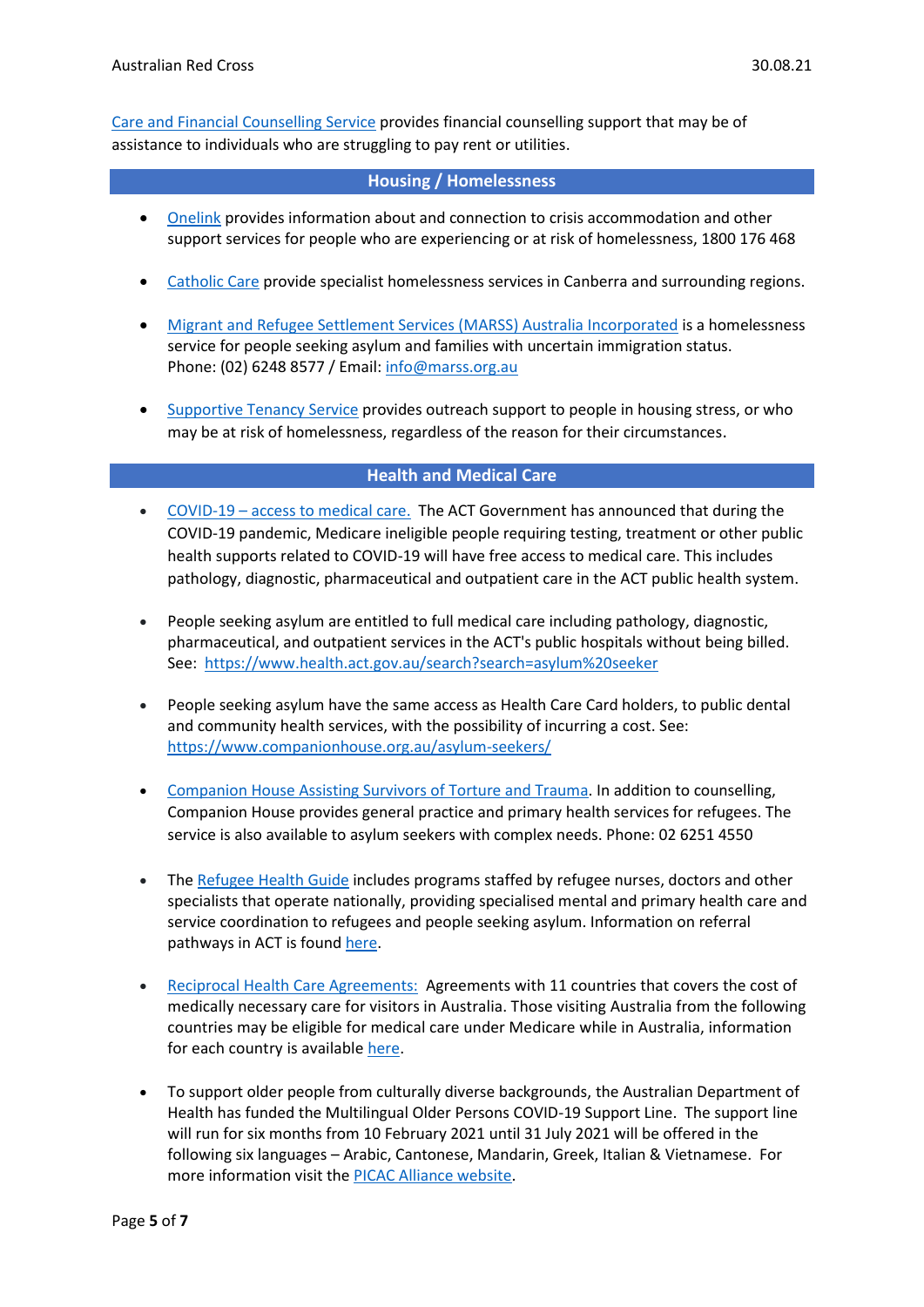#### **Information for the LGBTQI+ community**

• Information on health and counselling services, social groups, legal support, multicultural specific services, and other services can be found on this [national LGBTQI+ directory.](https://docs.google.com/spreadsheets/d/1CTv8NSkImdhclvS_ZJ61t1k33KPE5f4PF0wWApP6aFk/edit#gid=1868596043)

#### **Information for International Students in ACT**

- October 2020: The Australian Government has recommenced granting student visas. If you do not yet have a student visa, you are encouraged to apply for a visa and commence your studies online, so that when borders re-open you can travel to Australia to continue your studies. For the latest information, visit the [Study Australia website.](https://www.studyinaustralia.gov.au/English/Study-in-Australia-student-support/latest-information-and-updates-student-support) A general advice line is available by phoning 1300 981 621.
- **Australian National University** held a number of community forums throughout January, regarding the return of staff and [students](https://www.anu.edu.au/news/all-news/travelling-to-canberra-and-studying-at-anu-in-2021) to campus. Recordings of all the forums are [available on the ANU website.](https://www.anu.edu.au/covid-19-advice/our-covid-safe-community/community-forums) Also available are guidelines fo[r Campus Protocol.](https://www.anu.edu.au/files/document-collection/ANU%20Functions%20on%20Campus%20Protocol_step%203.2_from%209%20October%202020.pdf)
- **University of Canberra** has [information](https://www.canberra.edu.au/coronavirus-advice) on interstate travel, COVID-19 testing sites, and [support services for students.](https://www.canberra.edu.au/coronavirus-advice/support-for-students)
- The [UCX Food Pantry](https://www.canberra.edu.au/coronavirus-advice/support-for-students) has a partnership with Canberra Relief Network to provide food hampers for students. Students should [register](https://bit.ly/345nZ7C) before 12:00pm on Mondays. Other [support for students](https://www.canberra.edu.au/coronavirus-advice/support-for-students) is available on the website.

#### **Information for New Zealanders living in Australia**

New Zealand citizens in Australia on a Special Category Visa (SCV) may be able to access a range of payments, depending on their circumstances.

- $\circ$  Those who came to Australia prior to 26 February 2001 generally have protected status and have the same access to all Australian payments as permanent residents and Australian citizens, where eligible, including JobSeeker Payment.
- o New Zealanders who came to Australia after 26 February 2001 and have non-protected status can access family payments, such as FTB, paid parental leave payments and childcare subsidy, where eligible. If they have been continuously living in Australia for at least 10 years since February 2001, they can also access JobSeeker Payment or Youth Allowance for a one-off period of up to six months.
- $\circ$  New Zealanders on an SCV may be eligible for the JobKeeper Payment if they meet the qualifying criteria[, https://treasury.gov.au/coronavirus/jobkeeper.](https://treasury.gov.au/coronavirus/jobkeeper)
- $\circ$  New Zealand citizens may also be able to claim the Age Pension or, in limited circumstances, Disability Support Pension or Carer Payment, under the Social Security Agreement between Australia and New Zealand.
- For further general information: <https://www.servicesaustralia.gov.au/individuals/subjects/payments-visa-holders>
- Individuals needing specific advice on their circumstances should contact Services Australia: <https://www.servicesaustralia.gov.au/individuals/contact-us>